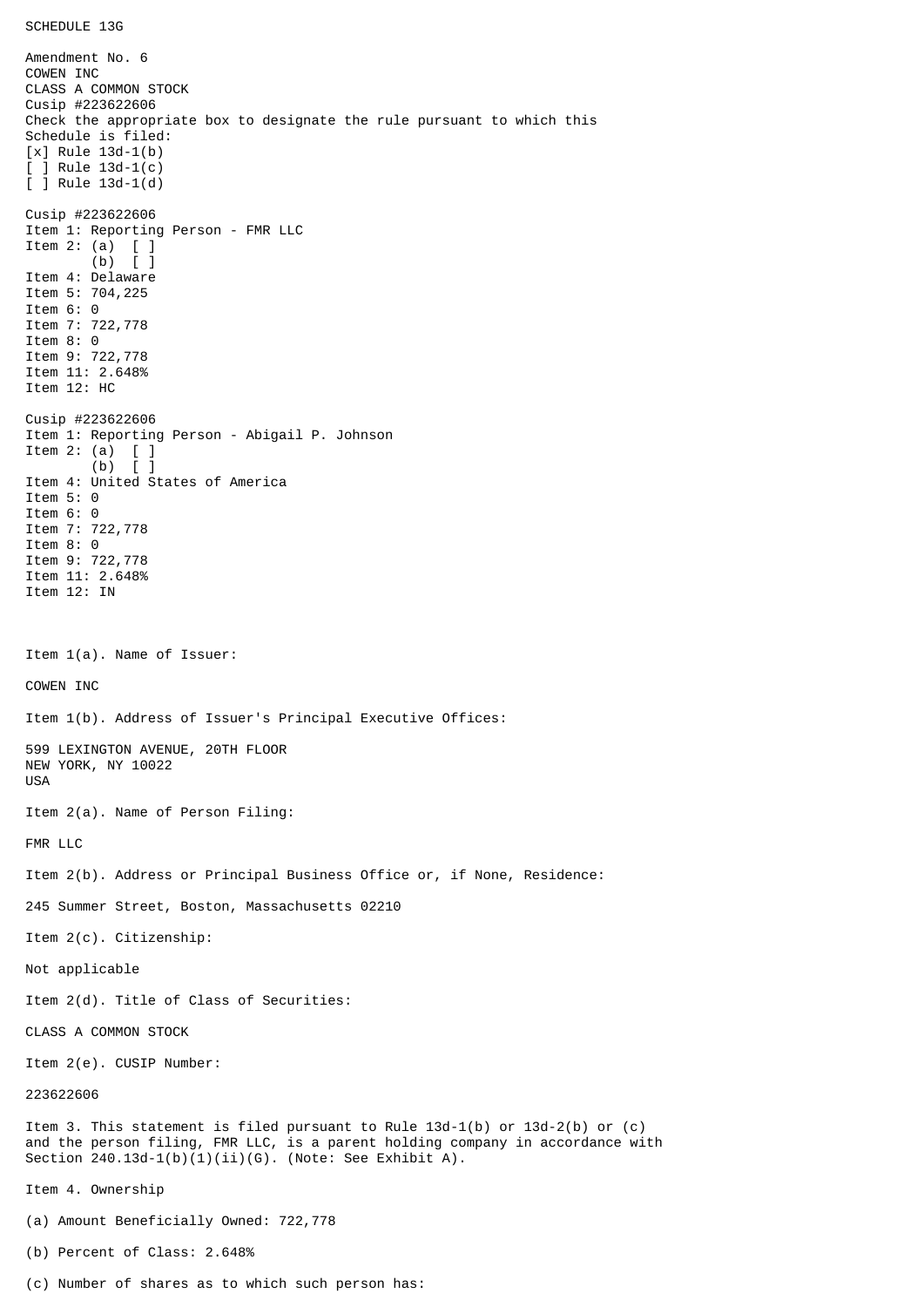- (i) sole power to vote or to direct the vote: 704,225
- (ii) shared power to vote or to direct the vote: 0
- (iii) sole power to dispose or to direct the disposition of: 722,778
- (iv) shared power to dispose or to direct the disposition of: 0

Item 5. Ownership of Five Percent or Less of a Class.

If this statement is being filed to report the fact that as of the date hereof, the reporting person has ceased to be the beneficial owner of more than five percent of the class of securities, check the following (X).

Item 6. Ownership of More than Five Percent on Behalf of Another Person.

One or more other persons are known to have the right to receive or the power to direct the receipt of dividends from, or the proceeds from the sale of, the CLASS A COMMON STOCK of COWEN INC. No one other person's interest in the CLASS A COMMON STOCK of COWEN INC is more than five percent of the total outstanding CLASS A COMMON STOCK.

Item 7. Identification and Classification of the Subsidiary Which Acquired the Security Being Reported on By the Parent Holding Company.

See attached Exhibit A.

Item 8. Identification and Classification of Members of the Group.

Not applicable.

Item 9. Notice of Dissolution of Group.

Not applicable.

Item 10. Certifications.

By signing below I certify that, to the best of my knowledge and belief, the securities referred to above were acquired and are held in the ordinary course of business and were not acquired and are not held for the purpose of or with the effect of changing or influencing the control of the issuer of the securities and were not acquired and are not held in connection with or as a participant in any transaction having that purpose or effect.

## Signature

After reasonable inquiry and to the best of my knowledge and belief, I certify that the information set forth in this statement is true, complete and correct.

February 8, 2022 Date

/s/ Kevin M. Meagher Signature

Kevin M. Meagher Duly authorized under Power of Attorney effective as of September 28, 2018, by and on behalf of FMR LLC and its direct and indirect subsidiaries\*

\* This power of attorney is incorporated herein by reference to Exhibit 24 to the Schedule 13G filed by FMR LLC on October 9, 2018, accession number: 0000315066-18-002414.

Exhibit A

Pursuant to the instructions in Item 7 of Schedule 13G, the following table lists the identity and Item 3 classification, if applicable, of each relevant entity that beneficially owns shares of the security class being reported on this Schedule 13G.

Entity ITEM 3 Classification

FIAM LLC IA Fidelity Institutional Asset Management Trust Company BK Fidelity Management & Research Company LLC IA